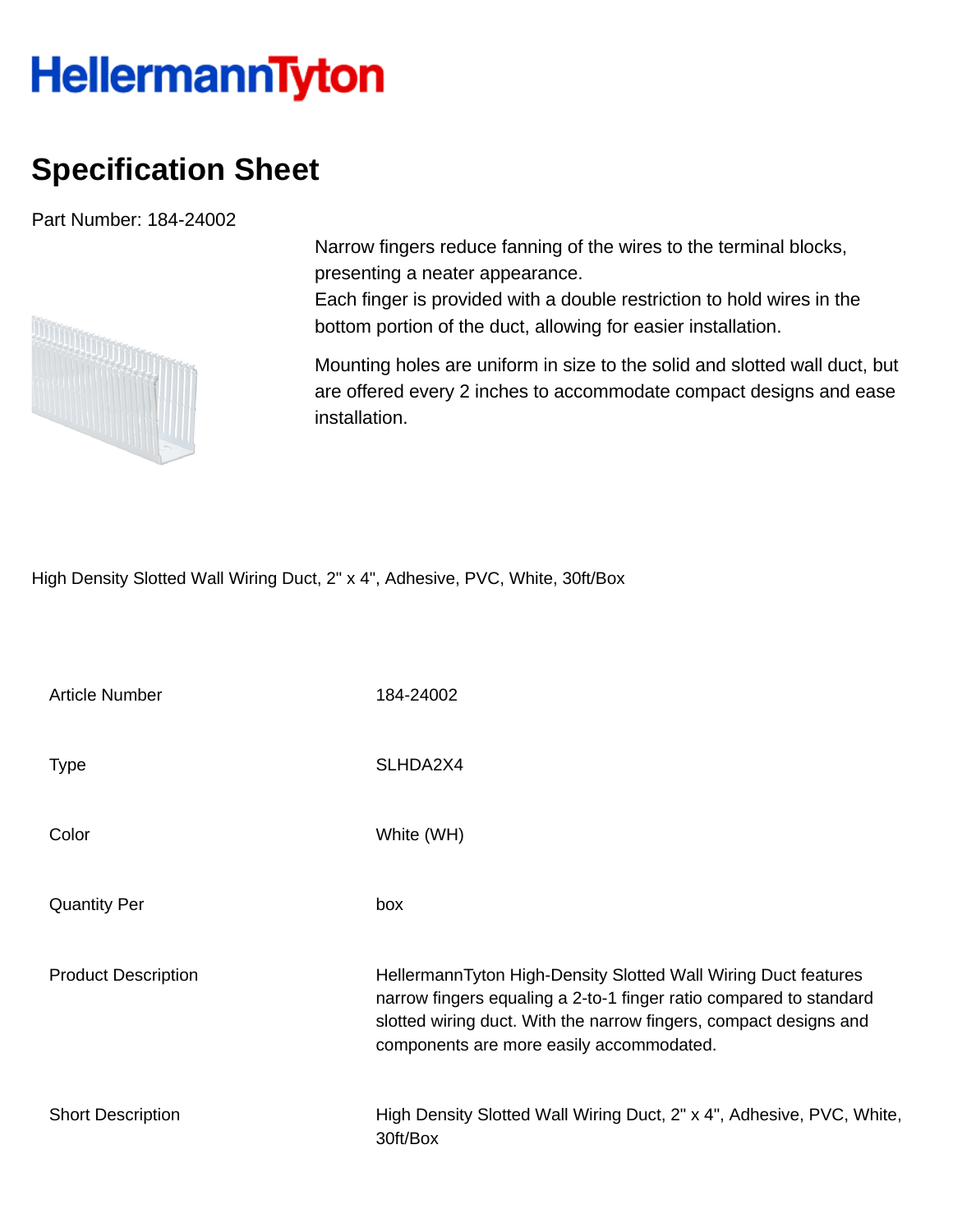| Length L (Imperial)                     | 6.0   |
|-----------------------------------------|-------|
| Length L (Metric)                       | 1.83  |
| Width W (Imperial)                      | 2.0   |
| Width W (Metric)                        | 50.8  |
| Height H (Imperial)                     | 4.07  |
| Height H (Metric)                       | 103.4 |
| <b>Mounting Hole Centers (Imperial)</b> | 2.0   |

| Material                     | Polyvinylchloride (PVC) |
|------------------------------|-------------------------|
| <b>Material Shortcut</b>     | <b>PVC</b>              |
| Flammability                 | Self-extinguishing      |
| <b>Halogen Free</b>          | No                      |
| <b>Operating Temperature</b> | +122°F (+50°C)          |
| Reach Compliant (Article 33) | No                      |